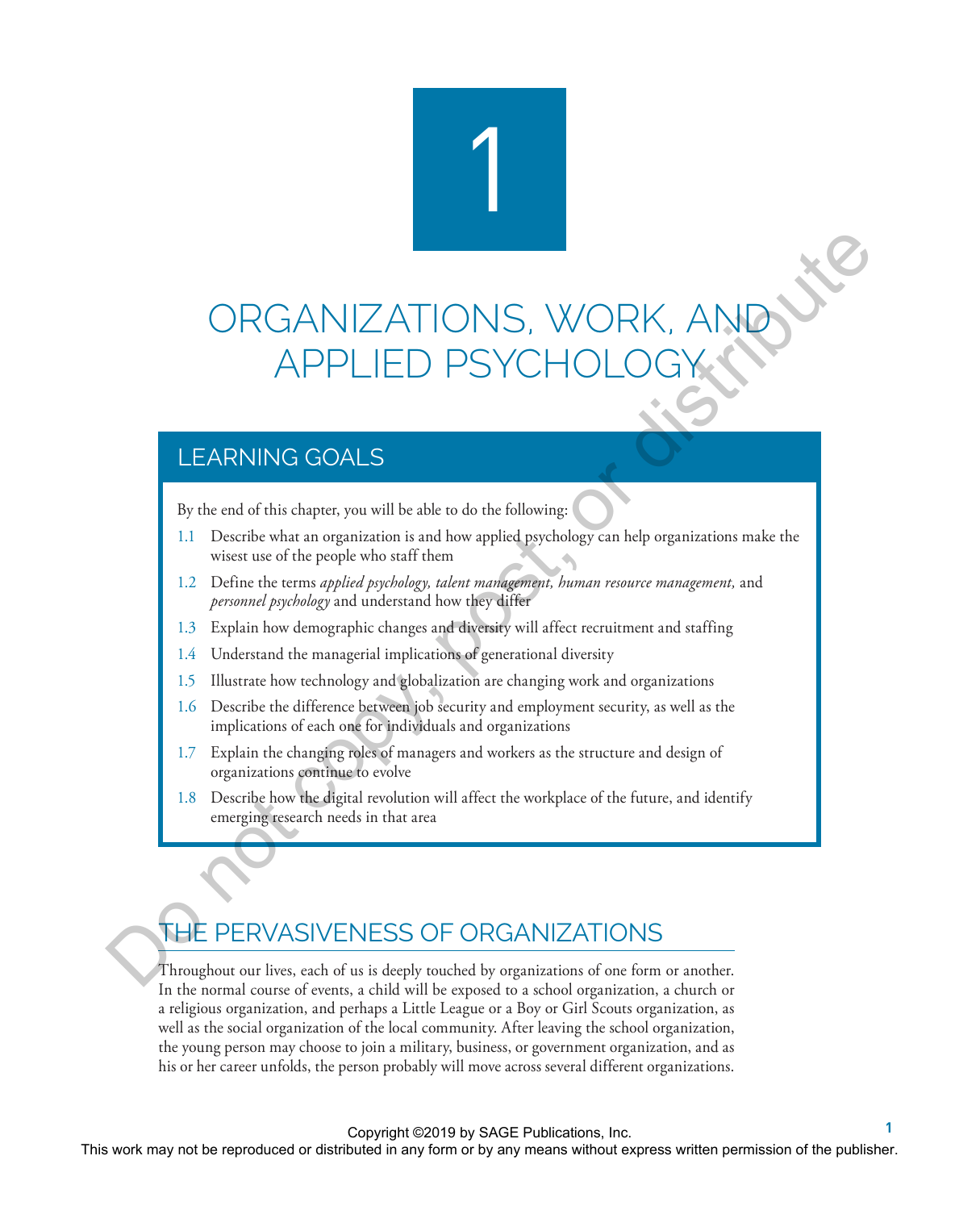#### **2** Applied Psychology in Talent Management



The point is simply that our everyday lives are inseparably intertwined with organizational memberships of one form or another.

What common characteristics unite these various activities under the collective label *organization?* The question is not an easy one to answer. Many different definitions of the term have been suggested, and each definition reflects the background and theoretical point of view of its author with respect to what is relevant or important. Yet certain fundamental elements recur in these definitions.

In general, an *organization* is a collection of people working together in a division of labor to achieve a common purpose (Hitt, Miller, & Collela, 2014). Another useful concept views an organization as a system of inputs, throughputs, and outputs. Inputs (raw materials) are imported from the outside environment, transformed or modified (e.g., every day tons of steel are molded into automobile bodies), and finally exported or sold back into the environment as outputs (finished products). Although

there are many inputs to organizations (energy, raw materials, information, etc.), people are the basic ingredients of *all* organizations, and social relationships are the cohesive bonds that tie them together (see Figure 1.1).

This book is about people as members and resources of organizations and about what applied psychology can contribute toward helping organizations make the wisest, most humane use of human resources. At the outset, let's be clear about the definition of some important terms. *Applied psychology,* as used in this book, is a branch of psychology that seeks to apply psychological principles to practical problems in organizations. *Talent management* is the process through which organizations anticipate and meet their needs for talent in strategic jobs (Cappelli & Keller, 2017). Talent management is part of the broader field of *human resource management (HRM)*—an overall approach to management that comprises staffing, retention, development, adjustment, and managing change (Cascio, 2018). *Personnel psychology,* a subfield of industrial and organizational (I/O) psychology, is concerned with individual differences in behavior and job performance and with methods for measuring and predicting such differences. We consider some of the sources of these differences in the sections that follow. The energy of the subset of the subset of the subset in a control or by any form or between the subset or distributed in any means with the publisher. The control of the publisher or distributed in any form or between the

#### **Differences in Jobs**

In examining the world of work, one is immediately awed by the vast array of goods and services that have been and are being produced as a result of organized effort. This great variety ranges from the manufacture of tangible products—such as food, automobiles, plastics, paper, textiles, and glassware—to the provision of less tangible services—such as legal counsel, health care, police and fire protection, and education. Thousands of jobs are part of our work-a-day world, and the variety of tasks and human requirements necessary to carry out this work is staggering. Faced with such variability in jobs and their requirements on the one hand, and with people and their individual patterns of values, aspirations, interests, and abilities on the other, programs for the efficient use of human resources are essential.

#### **Differences in Performance**

People represent substantial investments by firms—as is immediately evident when one stops to consider the costs of recruiting, selecting, placing, and training as many people as there are organizational roles to fill. But psychology's first law is that people are different. People differ in size, weight, and other physical dimensions, as well as in aptitudes, abilities, personality, interests, and myriad other psychological dimensions. People also differ greatly in the extent to which they are willing and able to commit their energies and resources to the attainment of organizational objectives.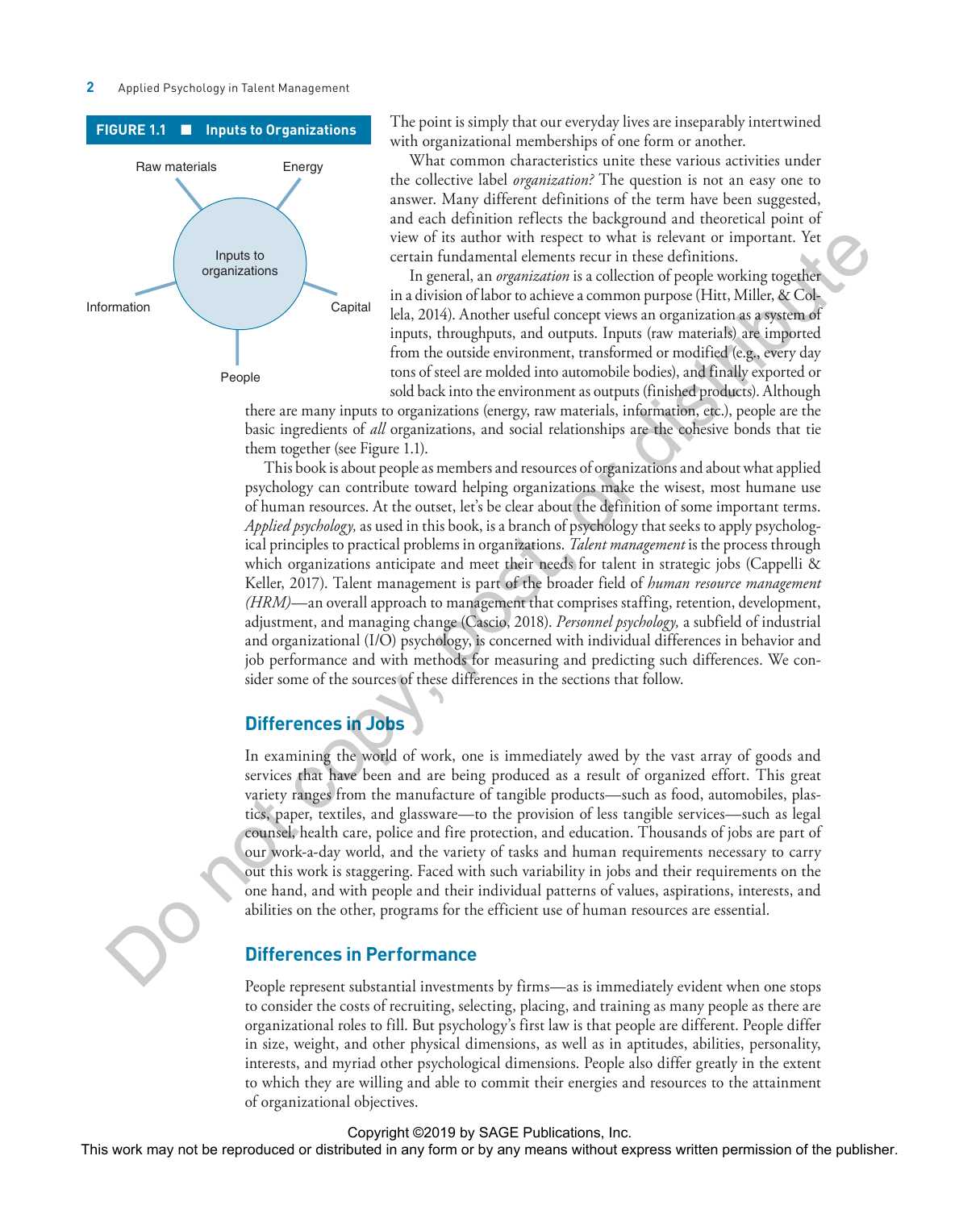If we observe a group of individuals doing the same kind of work, it will soon be evident that some are more effective workers than others. For example, if we observe a group of carpenters building cabinets, we will notice that some work faster than others, make fewer mistakes than others, and seem to enjoy their work more than others. These observations pose a question of psychological interest: Why? That is, what "people differences" cause these "work differences"? Perhaps these variations in effectiveness are due to differences in abilities. Some of the carpenters may be stronger, have keener eyesight, and have more finely developed motor coordination than others. Perhaps another reason for the observed differences in behavior is motivation. At any given point in time, the strength of forces impelling an individual to put forth effort on a given task, or to reach a certain goal, may vary dramatically. In other words, differences in individual performance on any task, or on any job, could be due to differences in ability, or to differences in motivation, or to both. This has clear implications for the optimal use of individual talents in our society.

#### **A Utopian Ideal**

In an idealized existence, our goal would be to assess each individual's aptitudes, abilities, personality, and interests; to profile these characteristics; and then to place all individuals in jobs perfectly suited to them and to society. Each individual would make the best and wisest possible use of his or her talents, while in the aggregate, society would be making maximal use of its most precious resource.

Alas, this ideal falls far short in practice. The many, and often gross, mismatches between individual capabilities and organizational roles are glaringly obvious even to the most casual observer—history Ph.D.s driving taxicabs for lack of professional work, and young people full of enthusiasm, drive, and intelligence placed in monotonous, routine, dead-end jobs.

#### **Point of View**

In any presentation of issues, it is useful to make explicit underlying assumptions. The following assumptions have influenced the presentation of this book:

- 1. In a free society, every individual, regardless of race, age, gender, disability, religion, national origin, or other characteristics, has a fundamental and inalienable right to compete for any job for which he or she is qualified.
- 2. Society can and should do a better job of making the wisest and most humane use of its human resources.
- 3. Individuals working in the field of human resources and managers responsible for making employment decisions must be as technically competent and well informed as possible, since their decisions will materially affect the course of individual livelihoods and lives. Personnel psychology holds considerable potential for improving the caliber of HRM in organizations. Several recent developments have combined to stimulate this growing awareness. After first describing what personnel psychology is, we will consider the nature of some of these developments. This work may not be represented or distributed in the reproduced or distributed in any formula to the reproduced or distributed in any first distributed in any first distributed in any first distributed in any first distr

## PERSONNEL PSYCHOLOGY AND TALENT MANAGEMENT IN PERSPECTIVE

People have always been subjects of inquiry by psychologists, and the behavior of people at work has been the particular subject matter of industrial and organizational (I/O) psychology. Yet sciences and subdisciplines within sciences are distinguished not so much by the subject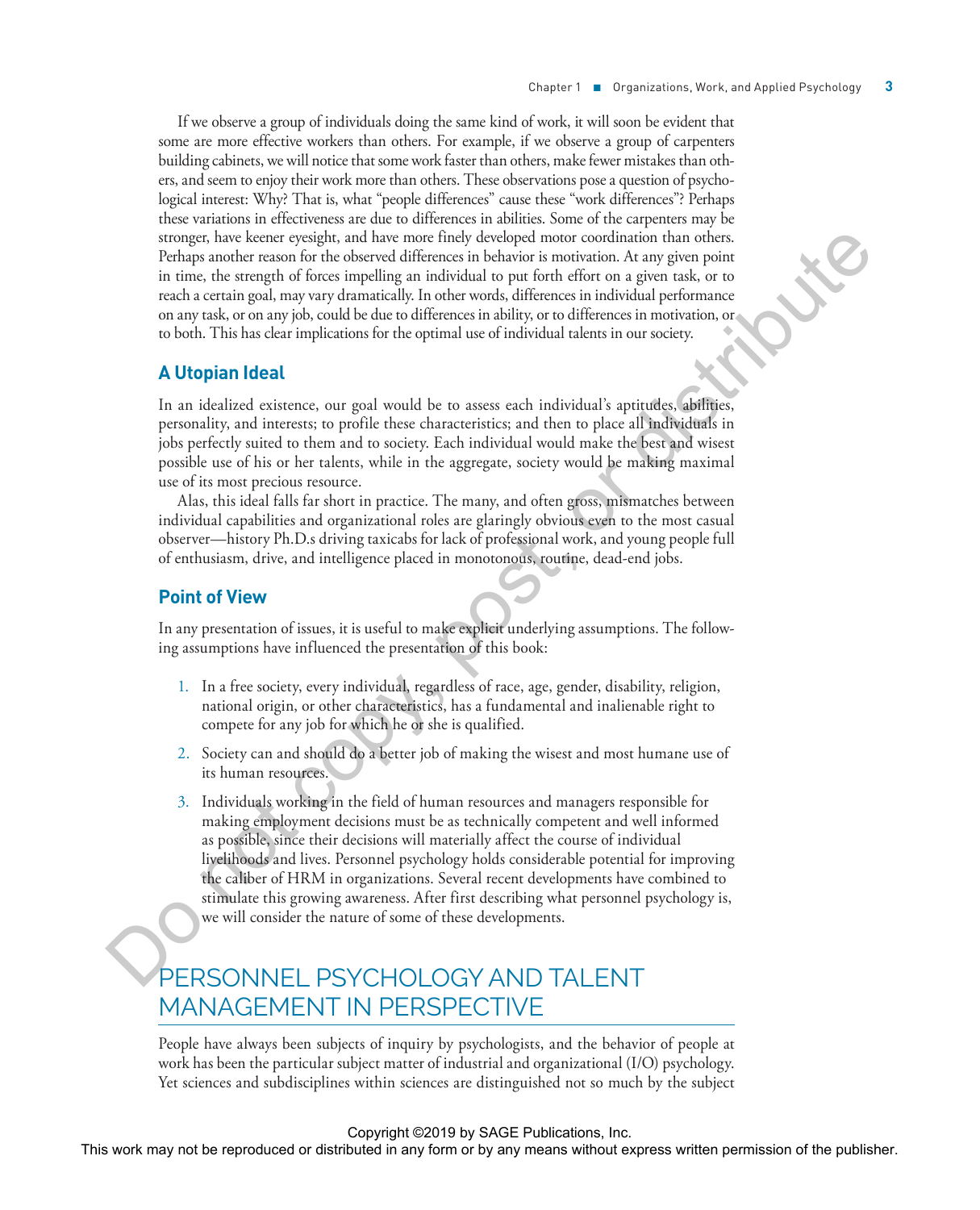



matter they study as by the questions they ask. Thus, both the social psychologist and the engineering psychologist are concerned with studying people. The engineering psychologist is concerned with the human aspects of the design of tools, machines, work spaces, information systems, and aspects of the work environment. The social psychologist studies power and influence, attitude change, communication in groups, and individual and group social behavior.

As noted earlier, personnel psychology is a subfield within I/O psychology. Some of the major areas of interest to personnel psychologists include job analysis and job evaluation; recruitment, screening, and selection; training and development; and performance management.

Personnel psychology and talent management overlap both

psychology and the broader field of HRM. Both exclude, for example, such topics as labor and compensation law, organization theory, industrial medicine, collective bargaining, and employee benefits. Psychologists have already made substantial contributions to the field of HRM; in fact, most of the empirical knowledge available in such areas as motivation, leadership, and staffing is due to their work. Over the past decade, dramatic changes in markets, technology, demographics, organizational designs, the "psychological contract," and the respective roles of managers and workers have inspired great emphasis on and interest in personnel psychology and talent management (Cascio, 2010; Cascio & Boudreau, 2016). The following sections consider each of these topics in more detail. Figure 1.2 illustrates them graphically.

#### **Globalization of Product and Service Markets**

Globalization—the ability of any individual or company to compete, connect, exchange, or collaborate globally—is exploding. The ability to digitize so many things, to send them anywhere and to pull them in from everywhere via our mobile phones and the Internet, has unleashed a torrent of global flows of information and knowledge. Global flows of commerce, finance, credit, social networks, and more are interlacing markets, media, central banks, companies, schools, communities, and individuals more tightly together than ever before (Cascio, 2018). That same connectivity is also making individuals and institutions more interdependent. As author Tom Friedman notes, "Everyone everywhere is now more vulnerable to the actions of anyone anywhere" (Friedman, 2016, p. 27). Product and service markets have truly become globalized.

Global labor markets are another feature of globalization, created by cheap labor and plentiful resources, combined with ease of travel and communication. This is fueling mobility as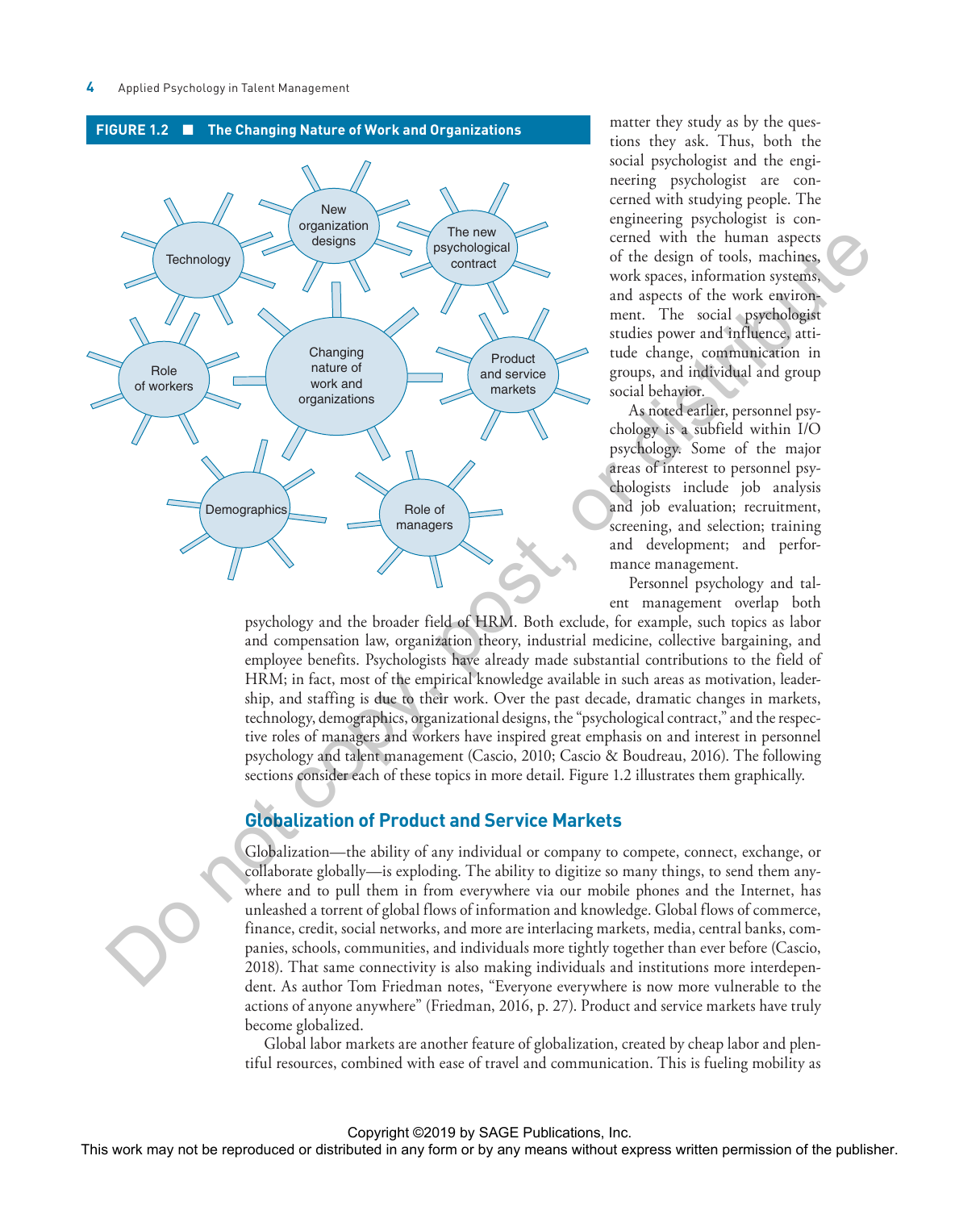more companies expand abroad and people consider foreign postings as a natural part of their professional development. Beyond the positive effects that such circulation of talent brings to both developed and developing countries, it enables employment opportunities well beyond the borders of one's home country (Dulebohn & Hoch, 2017). This means that competition for talent will come not only from the company down the street but also from the employer on the other side of the world (Economist Intelligence Unit, 2014).

Consider three other emerging trends spawned by globalization (Cascio, 2018). The first is increasing workforce flux as more roles are automated or outsourced and more workers are contract based, are mobile, or work flexible hours. This may allow companies to leverage global resources more efficiently, but it also will increase the complexity of management's role. Second, expect more diversity as workers come from a greater range of backgrounds. Those with local knowledge of an emerging market, a global outlook, and an intuitive sense of the corporate culture will be particularly valued. Not surprisingly, talented young people will more frequently choose their employers based, at least in part, on opportunities to gain international experience. Finally, technical skills, although mandatory, will be less defining of the successful manager than the ability to work across cultures and to build relationships with many different constituents (Lublin, 2011; McGovern, 2017). Consider the rest consider any form of the publisher of the first may determine the rest means with a mean of the rest means with the rest means with the rest means with the rest means with the rest means with the rest me

Why then, is there sometimes a backlash against globalization? It stems largely from a fear on the part of many people that globalization benefits big companies instead of average citizens, as stagnating wages and growing job insecurity in developed countries create rising disenchantment. In theory, less-developed countries win from globalization because they get jobs making low-cost products for rich countries. Rich countries win because, in addition to being able to buy inexpensive imports, they also can sell more sophisticated products, like financial services, to emerging economies. The problem, according to many experts, is that workers in the West are not equipped for today's pace of change, in which jobs come and go and skills can quickly become redundant (Brynjolfsson & McAfee, 2014; Friedman, 2016).

Despite these concerns, economic interdependence among the world's countries will continue. Global corporations will continue to be created through mergers and acquisitions of unparalleled scope. These mega-corporations will achieve immense economies of scale and compete for goods, capital, and labor on a global basis. As a result, prices will drop, and consumers will have more options than ever (Bhagwati, 2007; Ghemawat, 2017).

It takes more than trade agreements, technology, capital investment, and infrastructure, however, to deliver world-class products and services. It also takes the skills, ingenuity, and creativity of a competent, well-trained workforce. Workers with the most advanced skills create higher value products and services and reap the biggest rewards. Attracting, developing, and retaining talent in a culture that supports and nurtures ongoing learning is a continuing challenge for all organizations. Human resource professionals are at the epicenter of that effort.

#### **Impact on Jobs and the Psychological Contract**

The job churning that characterized the labor market in the 1990s and early twenty-first century has not let up. If anything, its pace accelerated during and after the Great Recession (Farber, 2011; Schwartz, 2009). Both white- and blue-collar jobs aren't being lost *temporarily* because of a recession; rather, they are being wiped out *permanently* as a result of new technology, improved machinery, and new ways of organizing work (Friedman, 2016; Hamlin & Roberts, 2017). These changes have had, and will continue to have, dramatic effects on organizations and their people.

Corporate downsizing has become entrenched in American culture since the 1980s, but it was not always so. It was not until the final 20 years of the 20th century that such downsizing and the loss of the perceived "psychological contract" of lifelong employment with a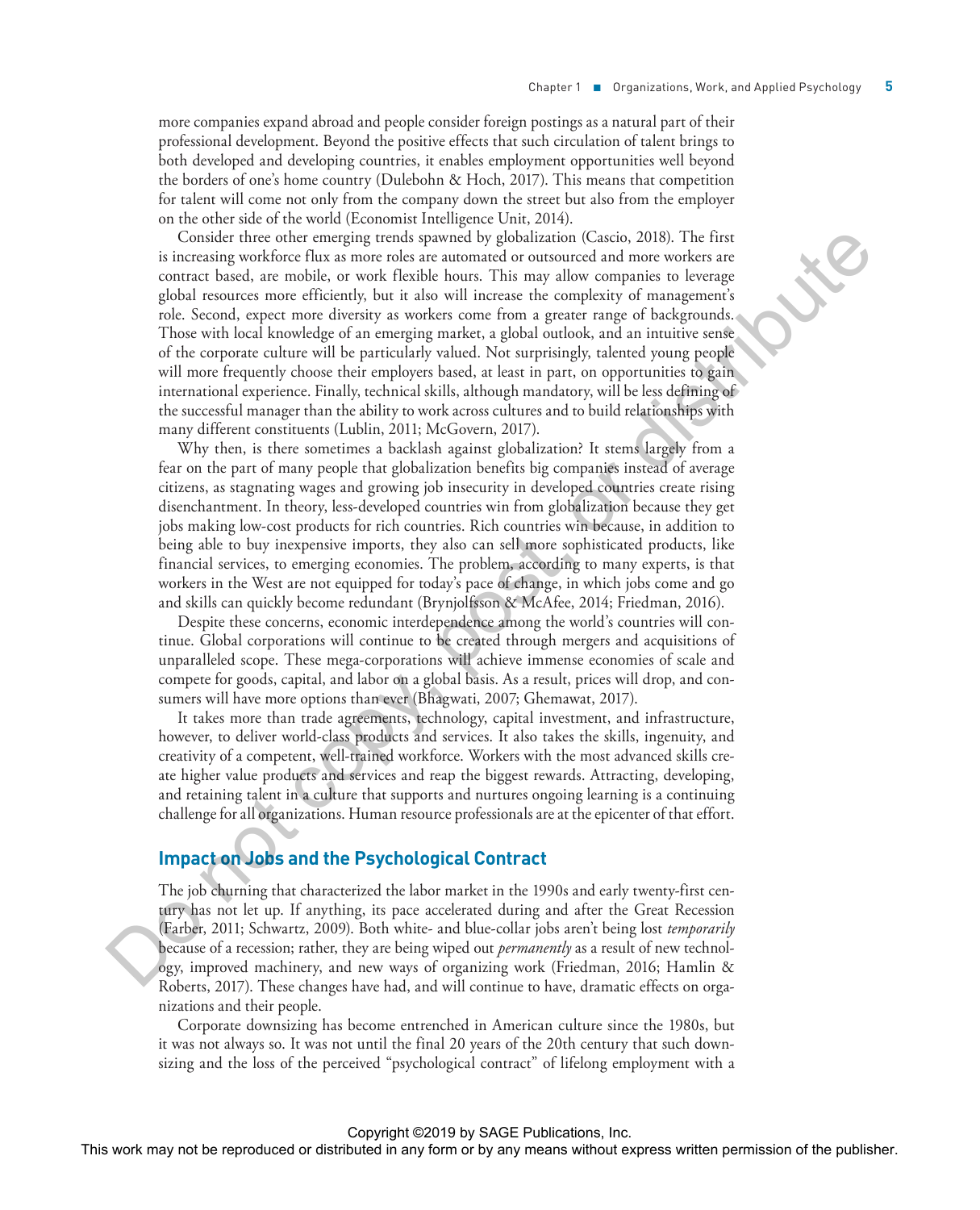single employer in the public and private sectors of the economy came to characterize many corporate cultures and the American workforce (Cascio, 1993b, 2002a, 2002b). The *psychological contract* refers to an unwritten agreement in which the employee and employer develop expectations about their mutual relationship (Payne, Culbertson, & Boswell, 2008; Rousseau, 1995). For example, absent just cause, the employee expects not to be terminated involuntarily, and the employer expects the employee to perform to the best of his or her ability.

Stability and predictability characterized the old psychological contract. In the 1970s, for example, workers held an average of three to four jobs during their working lives. Change and uncertainty, however, are hallmarks of the new psychological contract. Soon workers will hold 7–10 jobs during their working lives. Job-hopping no longer carries the stigma it once did. Indeed, the massive downsizing of employees has made job mobility the norm rather than the exception. This has led workers operating under the new psychological contract to expect more temporary employment relationships. Paternalism on the part of companies has given way to self-reliance on the part of employees, and also to a decrease in satisfaction, commitment, intentions to stay, and perceptions of an organization's trustworthiness, honesty, and concern for its employees (Lester, Kickul, Bergmann, & De Meuse, 2003; Llopis, 2013). Indeed, our views of hard work, loyalty, and managing as a career will probably never be the same.

#### **Effects of Technology on Organizations and People**

We live in a global world where technology, especially information and communication technology, is changing the manner in which businesses create and capture value, how and where we work, and how we interact and communicate. Consider five technologies that are transforming the very foundations of global business and the organizations that drive it: cloud and mobile computing, big data and machine learning, sensors and intelligent manufacturing, advanced robotics and drones, and clean-energy technologies. These technologies are not just helping people to do things better and faster but also enabling profound changes in the ways that work is done in organizations (Cascio & Montealegre, 2016).

The new wave of technological innovation features the emerging general paradigm known as "ubiquitous computing," or an environment where computational technology permeates almost everything, enabling new ways of connecting people, computers, and objects. The ubiquitous computing infrastructure also enables the collection of enormous amounts of structured and unstructured data, requiring the adjective *big* to distinguish this new paradigm of development. Ubiquitous computing also blurs the boundaries between industries, nations, companies, providers, partners, competitors, employees, freelancers, outsourcers, volunteers, and customers. These blurred boundaries yield opportunities to unify the physical space and the electronic space, which has implications for privacy and security, as well as how companies are organized and manage talent (Montealegre & Cascio, 2017).

As with other new developments, there are negatives as well as positives associated with new technology, and they need to be acknowledged. Workers may be bombarded with mass junk e-mail (spam), company computer networks may be attacked by hackers who can wreak havoc on an organization's ability to function, and employees' privacy may be compromised. A comprehensive review of literature in this area revealed three lessons about the effects of ubiquitous computing. One, *the effects of ubiquitous computing on jobs is a process of creative destruction.* Ubiquitous computing is not the first technology to affect jobs. From steam engines to robotic welders to ATMs, technology has long displaced humans, often creating new and higher skilled jobs in its wake. Two, *ubiquitous computing can be used to enable or to constrain people at work.* As an example, consider electronic monitoring systems. Evidence indicates that attitudes in general, and attitudes toward monitoring in particular, will be more positive when organizations monitor their employees within supportive organizational cultures (Alge & Hansen, 2014). The time of the resolution or the resolution of the resolution of the resolution or the resolution of the resolution of the resolution of the resolution of the resolution of the resolution of the resolution of the resol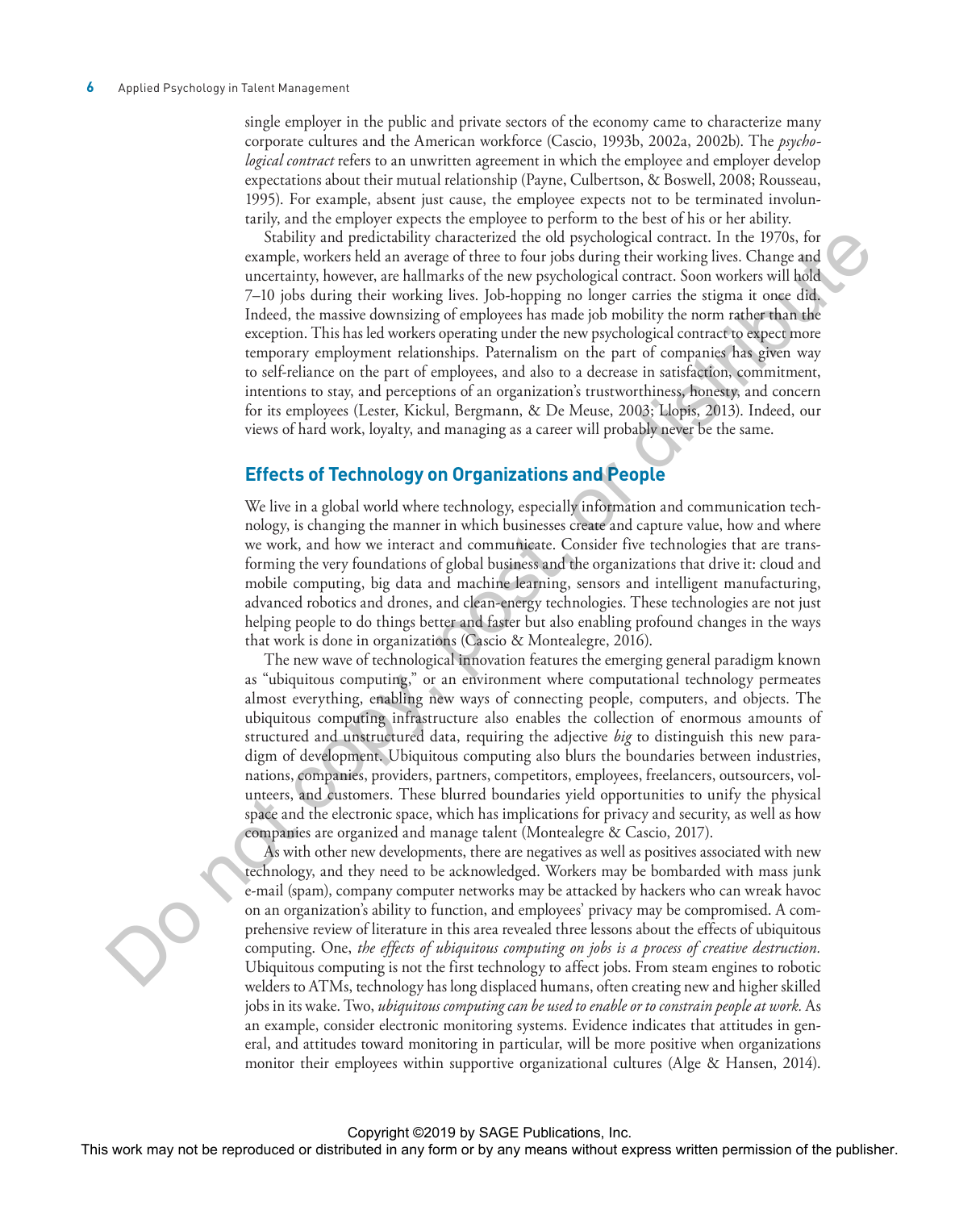Supportive cultures welcome employee input into the monitoring system's design, focus on groups of employees rather than singling out individuals, and focus on performance-relevant activities. Three, *ubiquitous computing is changing the nature of competition, work, and employment in ways that are profound and that need to be managed actively.*

A caveat is in order here, however. It relates to the common assumption that since production and service processes have become more sophisticated, high tech can substitute for skill in managing a workforce. Beware of such a "logic trap." When it comes to engaging and inspiring people to move in the same direction, empathizing with customers, and developing talent, humans will continue to enjoy a strong comparative advantage over machines. No computer will ever manage by walking around, but inspirational leadership will always be in demand (Cascio & Montealegre, 2016). At a broader level, to succeed and prosper in a world where nothing is constant except the increasingly rapid pace of change, companies need motivated, technically literate workers who are willing to retrain continually. However, organizations of the future will look very different from organizations of the past, as the next section illustrates.

#### **Changes in the Structure and Design of Organizations**

Many factors are driving change, but none is more important than the rise of Internet technologies. Like the steam engine or the assembly line, the Web has already become an advance with revolutionary consequences, most of which we have only begun to feel. The Web gives everyone in the organization, from the lowliest clerk to the chairperson of the board, the ability to access a mind-boggling array of information—instantaneously from anywhere. Instead of seeping out over months or years, ideas can be zapped around the globe in the blink of an eye. Organizations are adapting to management via the Web: premised on constant change, not stability; organized around networks, not rigid hierarchies; built on shifting partnerships and alliances, not self-sufficiency; and constructed on technological advantages, not bricks and mortar (Cascio, 2018; Friedman, 2016). Twenty-first-century organizations are global in orientation, and all about speed. They are characterized by terms such as *virtual, boundaryless,* and *flexible,* with no guarantees to workers or managers. This approach or the reproduced or the reproduced or distributed in any means with the representations. So the representation of the representation of the publisher or between the publisher. The means were considered in a

This approach to organizing is no short-term fad. The fact is that organizations are becoming leaner and leaner, with better and better trained "multi-specialists"—those who have indepth knowledge about a number of different aspects of the business. Eschewing narrow specialists or broad generalists, organizations of the future will come to rely on cross-trained multi-specialists in order to get things done. One such group whose role is changing dramatically is that of managers.

#### **Changing Roles of Managers and Workers**

In the traditional hierarchy that once made up most bureaucratic organizations, rules were simple. Managers ruled by *command* from the top (essentially one-way communication), used rigid *controls* to ensure that fragmented tasks (grouped into clearly defined jobs) could be coordinated effectively, and partitioned information into neat *compartments*—departments, units, and functions. Information was (and is) power, and, at least in some cases, managers clung to power by hoarding information. This approach to organizing—that is, 3-C logic was geared to achieve three objectives: stability, predictability, and efficiency.

In today's unpredictable, hypercompetitive work environment, the autocratic, top-down command-and-control approach is out of step with the competitive realities that many organizations face. To survive, organizations have to be able to respond quickly to shifting market conditions. In this kind of an environment, a key task for all managers, especially top managers, is to articulate a vision of what their organizations stand for, what they are trying to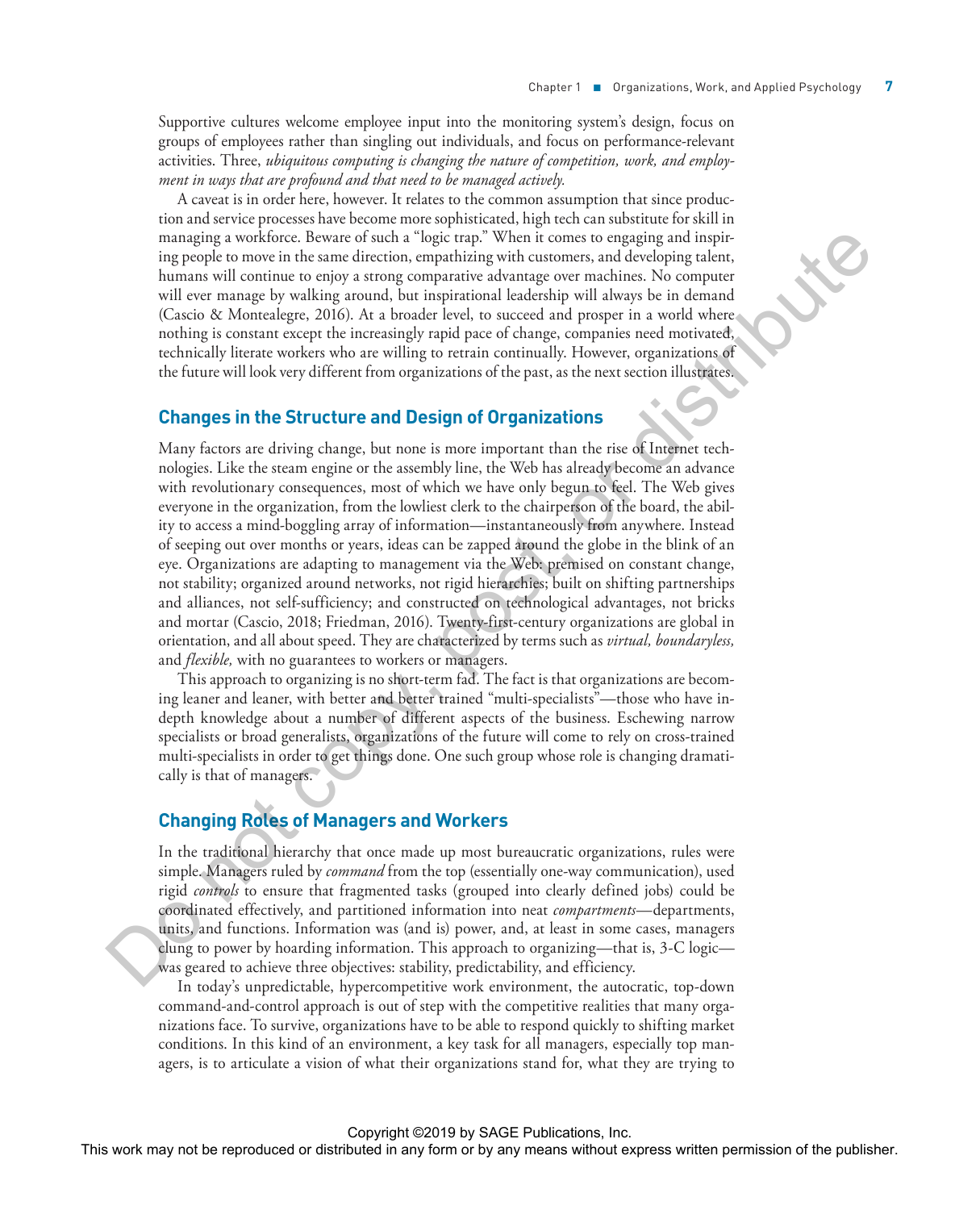accomplish, and how they compete for business in the marketplace. Managers need to be able to explain and communicate how their organizations create value. The next step is to translate that value-creation story into everything that is done, including the implications for employee knowledge and behavior, and to use it as a benchmark to assess progress over time.

Leadership in the digital age is not about control, but comfort with uncertainty. Companies need agility, that is, collaborative innovation to solve unstructured problems. In an attempt to derive a culture that employees wanted to see, GE crowdsourced input from employees and managers. The result was a renewed emphasis on acceleration, agility, and customer focus. IBM embraced a similar approach, known as *agile management:* a set of values and principles that emphasizes iterative, collaborative interactions among members of small teams working in a series of short cycles under conditions of full transparency. From the start, teams incorporate feedback and customer perspectives to deliver solutions that result from experimenting and learning from failure (Knowledge@Wharton, 2017).

The kinds of teams we are describing—intact, identifiable social systems (even if small or temporary) whose members have the authority to manage their own task and interpersonal processes as they carry out their work—go by a variety of names—autonomous work groups, process teams, self-managing work teams, and so on. The kinds of skills needed to succeed in this environment simply weren't needed in organizations designed and structured under 3-C logic. Indeed, lack of management support, organizational resistance to change, and company cultures at odds with the values of agile management limit its innovative potential.

Does this imply that we are moving toward a universal model of organizational and leadership effectiveness? Hardly. Contingency theories of leadership such as path-goal theory (House & Mitchell, 1974), normative decision theory (Vroom & Yetton, 1973), and LPC contingency theory (Fiedler, 1967) suggest that an autocratic style is appropriate in some situations. More often, however, today's networked, interdependent, culturally diverse organizations require transformational leadership (Bass & Riggio, 2006; Lord, Day, Zaccaro, Avolio, & Eagly, 2017). Leaders who transform followers to bring out their creativity, imagination, and best efforts require well-developed interpersonal skills, founded on an understanding of human behavior in organizations. Such strategic leadership is particularly effective under unstable or uncertain conditions (Colbert, Kristof-Brown, Bradley, & Barrick, 2008; Waldman, Ramirez, House, & Puranam, 2001). I/O psychologists and HR professionals are well positioned to help managers develop those kinds of skills.

An alternative approach is to engage talent as needed, thereby lowering overhead costs and improving response time. This is a talent-on-demand model and it is a central feature of the "gig" economy (Boudreau, Jesuthasan, & Creelman, 2015; Cascio & Boudreau, 2017; McGovern, 2017). More and more workers are operating outside the traditional confines of regular, full-time employment. They may be "free agents" or "e-lancers" (i.e., freelancers in the digital world) who work for themselves, or they may be employees of an organization a firm is allied with, employees of an outsourcing or temporary-help firm, or even volunteers. Two factors combine to make nonstandard work more feasible for organizations and workers. The first is technology. Internet-based communication tools, including collaborative workspaces and the opportunity for remote monitoring by companies, makes nonstandard work attractive to individuals as well as organizations (Cascio & Montealegre, 2016). Second, creativity and problem-solving skills play critically important roles in production and value creation in today's knowledge-based economy, and those can originate either inside or outside organizational boundaries. For certain specialized skills, the best way to obtain and keep them current is through a freelance or nonstandard work ecosystem (Boudreau et al., 2015; Meyer, Somaya, & Williamson, 2012). The mass control or the reproduced or distributed in any form or by any means with the repression or distributed in any means were not been always with the publisher of the state and principally in a relation of the publis

In this kind of an environment, the managerial roles of "controllers," "planners," and "inspectors" are being replaced by "coaches," "facilitators," and "mentors" (Lund, Ramaswamy, &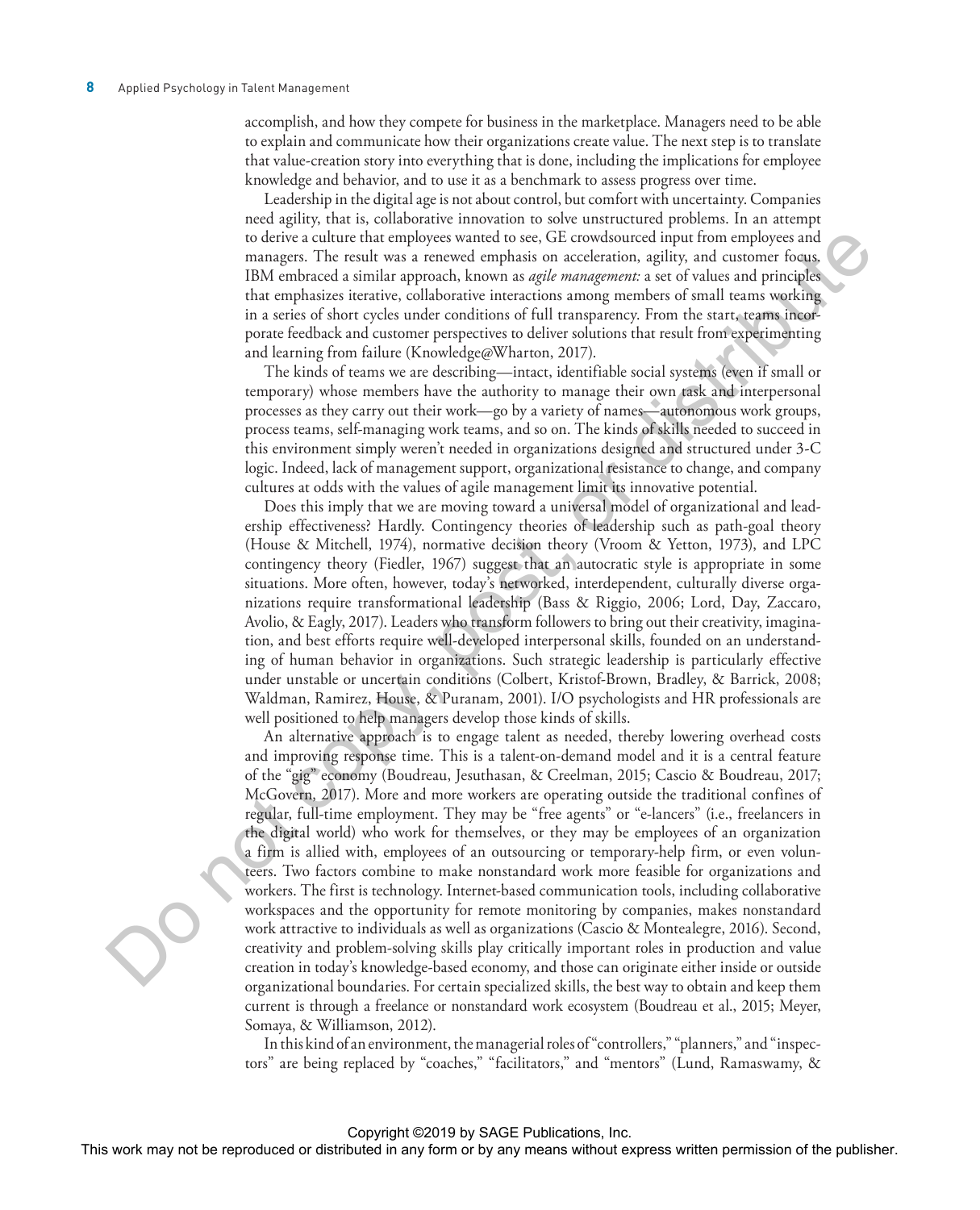Manyika, 2012; Srivastava, Bartol, & Locke, 2006). This doesn't just happen—it requires well-developed interpersonal skills, continuous learning, and an organizational culture that supports and encourages both. Demographic diversity will characterize almost all organizations, as our next section illustrates.

#### **Changing Demographics**

Demographically, today's organizations are more diverse than ever before. They comprise more women at all levels; more multiethnic, multicultural workers; older workers; younger workers; more workers with disabilities; robots; and contingent workers. Consider some of the contours of these changes.

Around the globe, the number as well as the mix of people available to work are changing rapidly. The U.S. labor force is aging, as the proportion of the labor force composed of people aged 55 and older rises from 19% in 2010 to 24% in 2050. As Figure 1.3 shows, by 2040 the non-Hispanic white population is projected to drop below 50%, with Hispanics making up more than a quarter of the population, and Asians, African Americans, and other ethnic groups constituting the rest. Immigration is projected to account for 88% of U.S. population growth over the next 50 years, such that by 2055 there will be no majority racial or ethnic group. Globally, the United Nations estimates that by 2060, for every 100 people of working age, there will be 30 people who are 65 and older. That is more than double the ratio of old to young people today. Because of low birth rates, the age wave is more acute in developed countries, increasing the cost of social programs and limiting economic growth. Younger migrants may ease that pain, however ("The first world is aging," 2015; Jordan, 2015).

In developed economies, many employers are unable to find people with the skill sets they need. By 2020, that talent gap could reach 1.5 million people in the United States and as many as 23 million in China (Lund et al., 2012; Qi, 2017). These trends have two key implications: (1) The reduced supply of workers (at least in some fields) will make finding and keeping employees a top priority, and (2) the task of managing a diverse workforce, of harnessing the motivation and efforts of a wide variety of workers, will present a continuing challenge.



*Source:* National Association of Corporate Directors. (2014, January 16). *The US demographic tsunami: What directors need to know,* p. 6.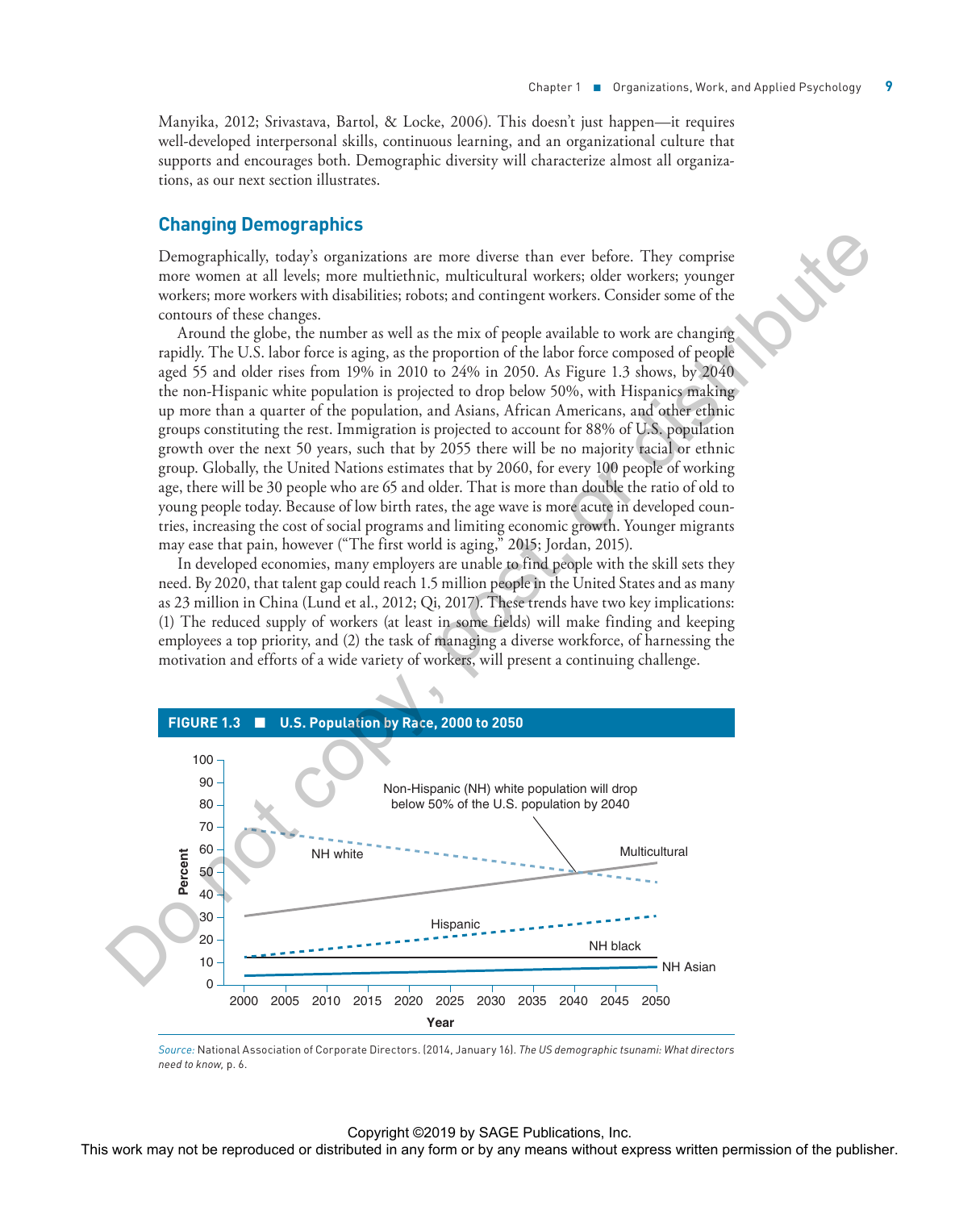Earlier we noted that more women than ever are found at all levels of organizations. Women constitute 47% of the U.S. workforce, and they hold 52% of all managerial and professional positions. So much for the myth that women don't hold high-level business jobs because they supposedly don't aim high enough (Catalyst, 2016; U.S. Bureau of Labor Statistics, 2015). Age diversity is even more pronounced. At present, five generations comprise the U.S. workforce: The *silent generation* (born 1930–1945); the *baby boom generation* (born 1946–1964); *Generation X* (born 1965–1980); *Generation Y*, also known as *millennials* (born 1981–1995); and *Generation Z* (born 1996–2010).

Evidence from time-lag and cross-sectional studies suggests that, despite a number of similarities, the generations in today's workplace differ in aspects of their personalities, work values and attitudes, leadership and teamwork preferences, leader behaviors, and career experiences (Lyons & Kuron, 2014; Twenge, 2010). Meta-analytic results, however, indicate that the relationships between generational membership and work-related outcomes (job satisfaction, organizational commitment, and intent to quit) are moderate to small, essentially zero in many cases. Differences that appear to exist are likely attributable to factors other than generational membership (Costanza, Badger, Fraser, Severt, & Gade, 2012). An overarching theme across studies, however, is that individualism characterizes all generations (Twenge, 2012). An open question is the extent to which observed differences will remain stable or shift over time as the generations move through their respective life courses and career stages. Coloring User Controller (Note that the repressed or distributed in any means with the relations from the relations when the relations when the relations with the relations with the relations with the relations with the r

Age-based stereotypes are common (Posthuma & Campion, 2009), particularly among older workers, but this is just as true for middle-aged and younger workers (Finkelstein, Ryan, & King, 2013). As those authors noted, supervisors can serve as powerful ambassadors of positive age-diverse interactions, both by embodying and facilitating positive views of outgroup members and by promoting open communication and treating people as individuals. To support an aging workforce, Truxillo, Cadiz, and Hammer (2015) outlined 11 possible interventions, from work redesign to optimizing total worker health.

What are the implications for leaders? First, individual differences are always bigger than generational differences (Schumpeter, 2015). Generational differences are manifestations of broader trends in society and work that continue to evolve as the generations move through their respective life courses. Leaders cannot simply assume that past management practices will work in the modern context and that today's practices will work in the future (Lyons & Kuron, 2014). They should focus on finding qualified employees who best fit the organization's values and HR practices rather than attempting to craft strategies to attract the average member of a generation. For example, an organization that emphasizes high commitment might emphasize work–life fit and flexible schedules, while looking for workers who are enthusiastic and hardworking, and who have the requisite skills and experience the organization needs.

It should be clear by now that we are in the midst of a revolution—a revolution at work. Twenty-first-century organizations, both large and small, differ dramatically in structure, design, and demographics from those of even a decade ago. Paternalism is out; self-reliance is in. There is constant pressure to do more with less and a steady emphasis on empowerment, cross-training, personal flexibility, self-managed work teams, and continuous learning. Workers today have to be able to adapt to changing circumstances and to be prepared for multiple careers. *Job security* (the belief that one will retain employment with the same organization until retirement) has become less important to workers than *employment* security (having the kinds of skills that employers in the labor market are willing to pay for). In our next section we consider some organizational responses to these new realities.

#### **Implications for Organizations and Their People**

In a world where virtually every factor that affects the production of goods or the delivery of services—capital, equipment, technology, and information—is available to every player in the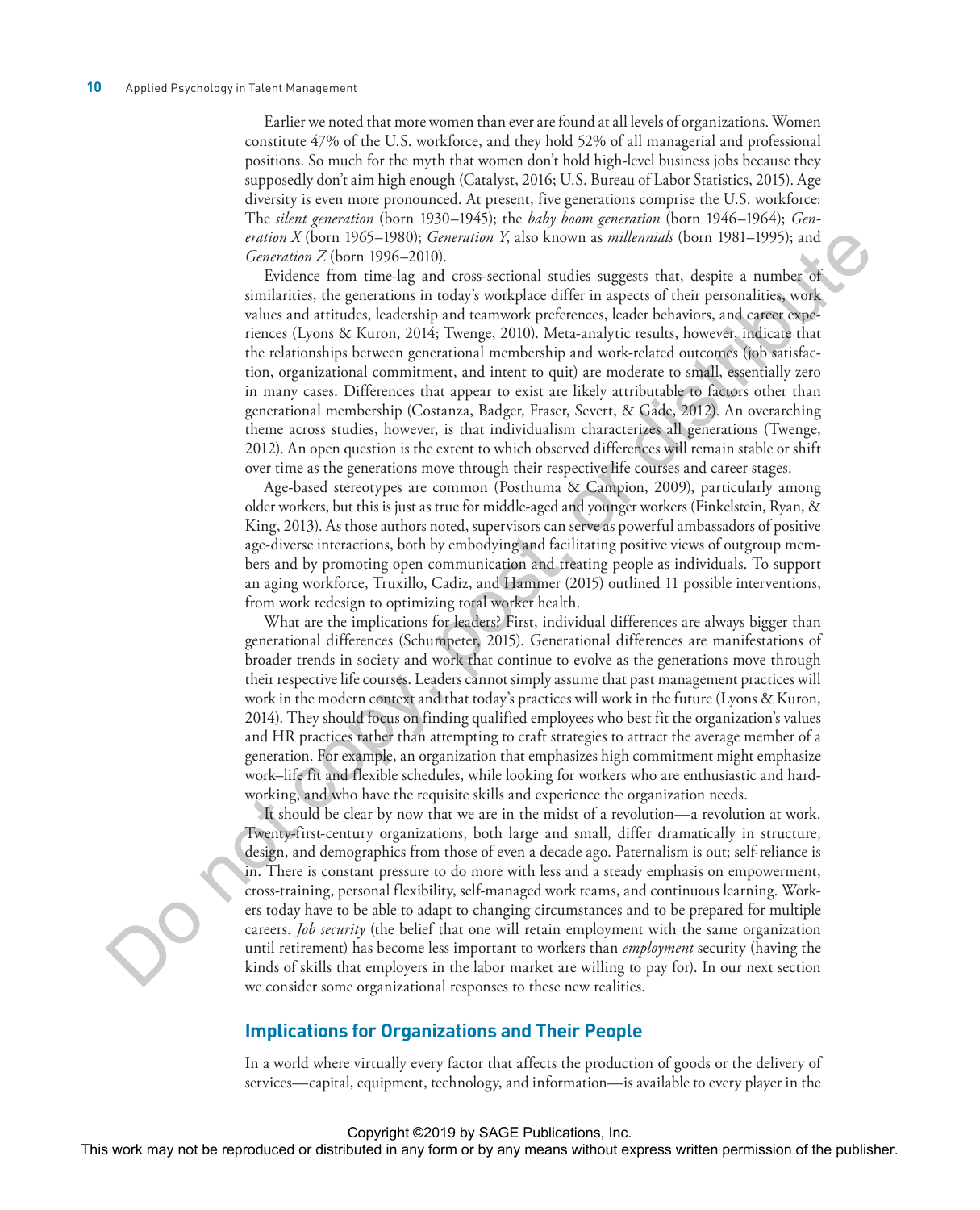global economy, the one factor that doesn't routinely move across national borders is a nation's workforce. Today the quality of a nation's workforce is a crucial determinant of its ability to compete and win in world markets.

Human resources can be sources of sustained competitive advantage as long as they meet three basic requirements: (1) They add positive economic benefits to the process of producing goods or delivering services; (2) the skills of the workforce are distinguishable from those of competitors (e.g., through education and workplace learning); and (3) such skills are not easily duplicated (Barney, 1991). A human resource system (the set of interrelated processes designed to attract, develop, and maintain human resources) can either enhance or destroy this potential competitive advantage (Lado & Wilson, 1994).

Perhaps a quote attributed to Albert Einstein, the famous physicist, best captures the position of this book. After the first atomic reaction in 1942, Einstein remarked: "Everything has changed, except our way of thinking" (*Workplace of the Future,* 1993, p. 2). As I/O psychology in general, and talent management in particular, move deeper into the 21st century, our greatest challenge will be to change the way we think about organizations and their people. As just one example, consider how the digital revolution will affect the workplace of the future, and some emerging research needs in that area (Colbert, Yee, & George, 2016).

There is no doubt that the increasing prevalence of technology influences the way people approach work. We are in near-constant communication with one another, and our lives are chronicled for friends and followers in real time on social media. At the same time, people vary in their proficiency and comfort in achieving desired outcomes at work using technology, often referred to as "digital fluency" (Briggs & Makice, 2012). Clearly, research is needed to fully understand how digital fluency may influence job performance and career progression across a range of professions, as well as how it affects conflict and collaboration in diverse groups (Colbert et al., 2016).

Digitally fluent or not, the effects of technology at work may be both positive and negative. On the positive side, technology has facilitated leaps in productivity, collaboration, and connectivity with others that were unimaginable a few decades ago. At the same time, however, the ubiquitous presence of technology in our lives may limit opportunities to develop deep levels of self-awareness and to behave authentically, especially among those who spend lots of time in online worlds and working with avatars. Managers and organizations need to consider how to address the possibility of reduced self-awareness and authenticity among members of the digital workforce while also remaining aware of the ways that technology might be used to promote healthy identity development (Colbert et al., 2016). To be sure, the prevalence of technology in our daily lives may affect the quality of our interactions with others and may lead to a decline in our level of empathy (a cognitive understanding of another's perspective and an affective response to another's experiences). Meta-analysis revealed that dispositional empathy levels decreased between 1979 and 2009 among college students in the United States (Konrath, O' Brien, & Hsing, 2011). A possible reason for this finding is that the kinds of fully present, face-to-face interactions that foster empathy have become less common in a world of digital communication. More research is needed to fully understand how digitally mediated communication may influence communication, relationship quality, and empathy, especially in the workplace (Colbert et al., 2016). competitive functions work may be reproduced or distributed in any form or between the results and the results of the results are not express with the results of the results of the publisher. The publisher and the state wi

In our "always-on" society, technology has blurred boundaries between work and nonwork, sometimes to our detriment. Thus, in a study of the daily intrusions of e-mail in nonworking hours, Butts, Becker, and Boswell (2015) found that time required to respond to e-mail outside of work was associated with higher levels of anger, which in turn led to increased work–family conflict. Research is just beginning to provide guidance on how organizations can most effectively manage the digital workforce and leverage technology while avoiding potential downsides.

To be sure, the future world of work will not be a place for the timid, the insecure, or the low skilled. For those who thrive on challenge, responsibility, and risk taking, security will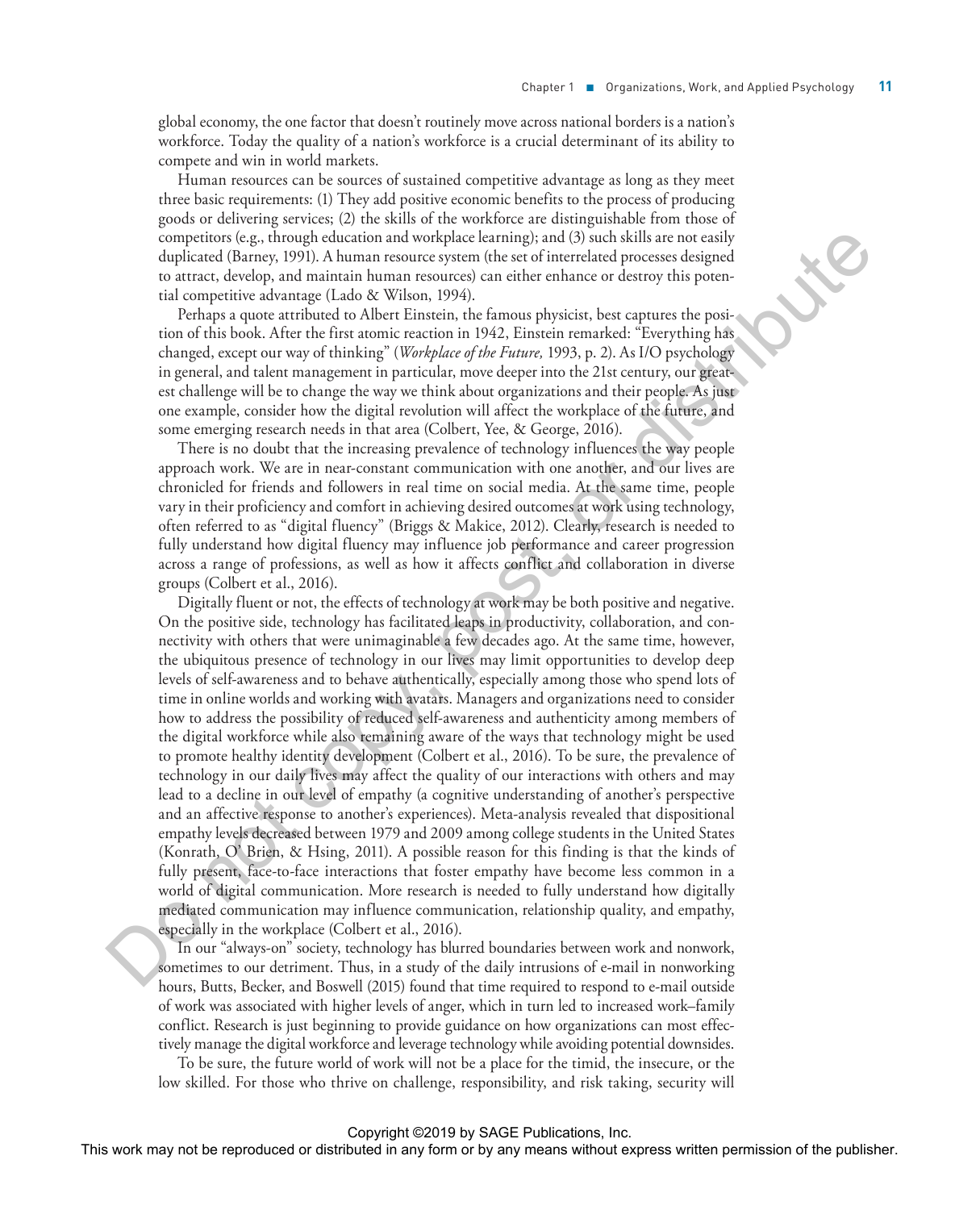come from seizing opportunities to adapt and to develop new competencies (Gunz & Peiperl, 2007; Hall & Mirvis, 1995). The need for competent HR professionals with broad training in a variety of areas has never been greater.

### PLAN OF THE BOOK

In Chapter 2, we explore a pivotal issue in HRM today: legal requirements for fair employment practice. In particular, we emphasize employment protections in the U.S. Constitution, civil rights laws, and relevant case law. The remainder of the book focuses in greater depth on some of the major issues in contemporary personnel psychology. Each chapter outlines the nature of the topic under consideration, surveys past practice and research findings, describes present issues and procedures, and, where relevant, indicates future trends and new directions for research.

The goal of Chapters 3 through 5 is to provide the reader with a strategy for viewing the employment-decision process and an appreciation of the issues associated with assessing its outcomes. Chapter 3 presents an integrative model in which the major areas of personnel psychology are illustrated as a network of sequential, interdependent decisions. The model then provides a structure for the rest of the book, as well as a conceptual framework from which to view the complex process of matching individuals and jobs.

In Chapter 4, we focus on one of the most persistent and critical problems in the field of talent management, that of developing and applying adequate performance criteria. A thorough understanding and appreciation of the criterion problem is essential, for it is relevant to all other areas of HRM, especially to performance management.

In Chapter 5, we examine current methods, issues, and problems associated with the performance management process, of which performance appraisal is a key component. The objective of performance management is to improve performance at the level of the individual or team every day.

The first part of the book presents fundamental concepts in applied measurement that underlie all employment decisions. Chapters 6 and 7 represent the core of personnel psychology—measurement and validation of individual differences. After comparing and contrasting physical and psychological measurement, we consider the requirements of good measurement (reliability and validity) and the practical interpretation and evaluation of measurement procedures. As a capstone to this part of the text, Chapter 8 is devoted entirely to a consideration of the issue of fairness in employment decisions. Taken together, Chapters 2 through 8 provide a sound basis for a fuller appreciation of the topics covered in the remainder of the book. The Chapter 2, we explore the results are the results of the results of the publisher or distributed in the results of the publisher or distributed in a method in the convention of the publisher. The publisher any means w

To provide a job-relevant basis for employment decisions, information on jobs, work, and workforce planning is essential. This is the purpose of Chapters 9 and 10. In Chapter 9, we examine work analysis (the study of the work to be done, the skills needed, and the training required of the individual jobholder). It is the touchstone for all employment decisions. In Chapter 10, we consider strategic workforce planning. The goal of a strategic workforceplanning system is to anticipate an organization's future staffing requirements and, based on an inventory of present employees, to establish action programs (e.g., in recruitment, training, and deployment) to prepare individuals for future jobs. The chapter emphasizes tying current strategic workforce-planning theory to practice.

Chapters 11 through 14 are concerned with staffing—specifically, recruitment and selection. In Chapter 11, we consider the theoretical and practical aspects of recruitment,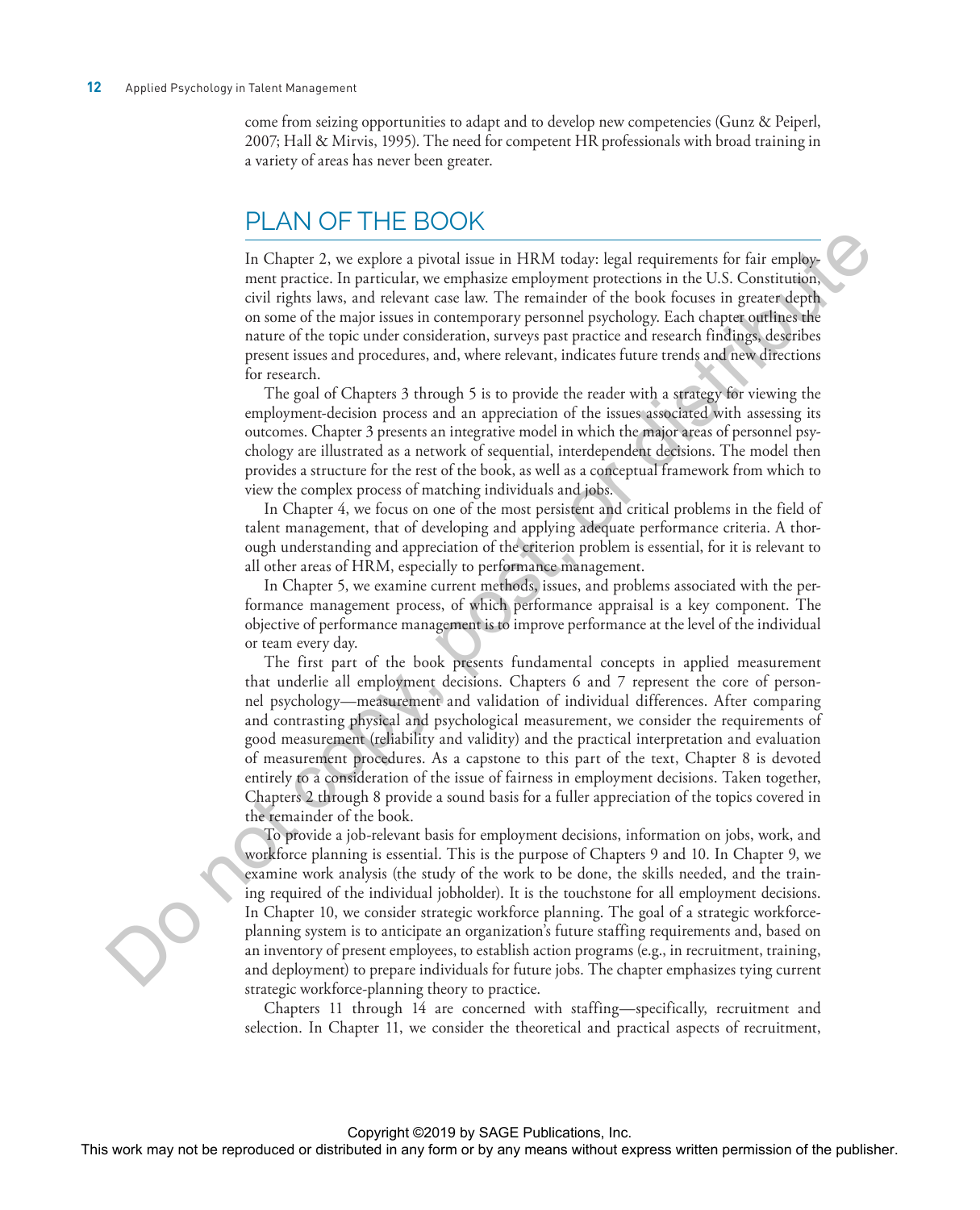emphasizing both traditional and Internet-based strategies. Chapter 12 is the first of two chapters on selection methods. Its particular focus is on nontest techniques such as personalhistory data and employment interviews. Chapter 13 is the second chapter on selection methods, with particular emphasis on managerial selection. Chapter 14 demonstrates how material from the previous three chapters can be integrated into alternative strategies for making selection decisions.

Chapters 15 and 16 focus on the design, implementation, and evaluation of training and development activities for individuals and teams. These topics have drawn special attention in HRM, especially in light of the need to develop skills continually in a dynamic business environment.

The last part of the book comprises Chapters 17 and 18. Chapter 17, "International Dimensions of Talent Management," examines the effects of culture on many topics considered earlier in the book. Globalization implies more, not less, contact with cultures other than one's own. Personnel psychology has much to contribute, from identifying international management potential early on to selecting, training, developing, and managing the careers of expatriates.

Finally, Chapter 18 addresses organizational responsibility and ethical issues in talent management and HRM. Responsible organizations consider the expectations of multiple stakeholders as well as the triple bottom line of economic, social, and environmental performance. As for ethical questions in talent management and HRM, there are no easy answers but public discussion of these questions is essential if genuine progress is to be made. Now that we have considered the "big picture," let's begin our treatment in Chapter 2 by examining the legal environment within which employment decisions are made. Chapter 15 of 16 of 16 of 16 of 16 of 16 of 16 of 16 of 16 of 16 of 16 of 16 of 16 of 16 of 16 of 16 of 16 or by any means with any means with a selected in a selected in a selected in a selected or distributed in any mea

#### **EVIDENCE-BASED IMPLICATIONS FOR PRACTICE**

Organizations are all around us, but how we think about them has changed dramatically over time. Consider just a few such changes:

- **•** Product and service markets are global, 24/7/365. New, Internet-based organizations are "born global," and countries and companies in every region of the world now compete against each other for talent. The result: global labor markets.
- The influence of factors such as technology, notably digitization and the Internet, has changed the work and personal lives of millions of people.

Given the massive downsizing that has occurred worldwide in the past few years, the stability and predictability of the old psychological contract have given way to uncertainty, change, and the need for self-reliance.

- The ability to work in teams is more important than ever, but those teams may be spread geographically all over the world. Cultural diversity has been woven into the very fabric of workplaces everywhere, spawning the need for information sharing, tolerance, and cultural understanding in order to prosper.
- Massive demographic changes are taking place as populations age in developed countries and birth rates drop. This has led to gaps between the kinds of talent needed and the kinds of talent available.
- $\bullet$  High tech will never substitute for skill in managing a workforce. Inspirational leadership will always be in demand.
- Leadership in the digital age is not about control, but comfort with uncertainty.